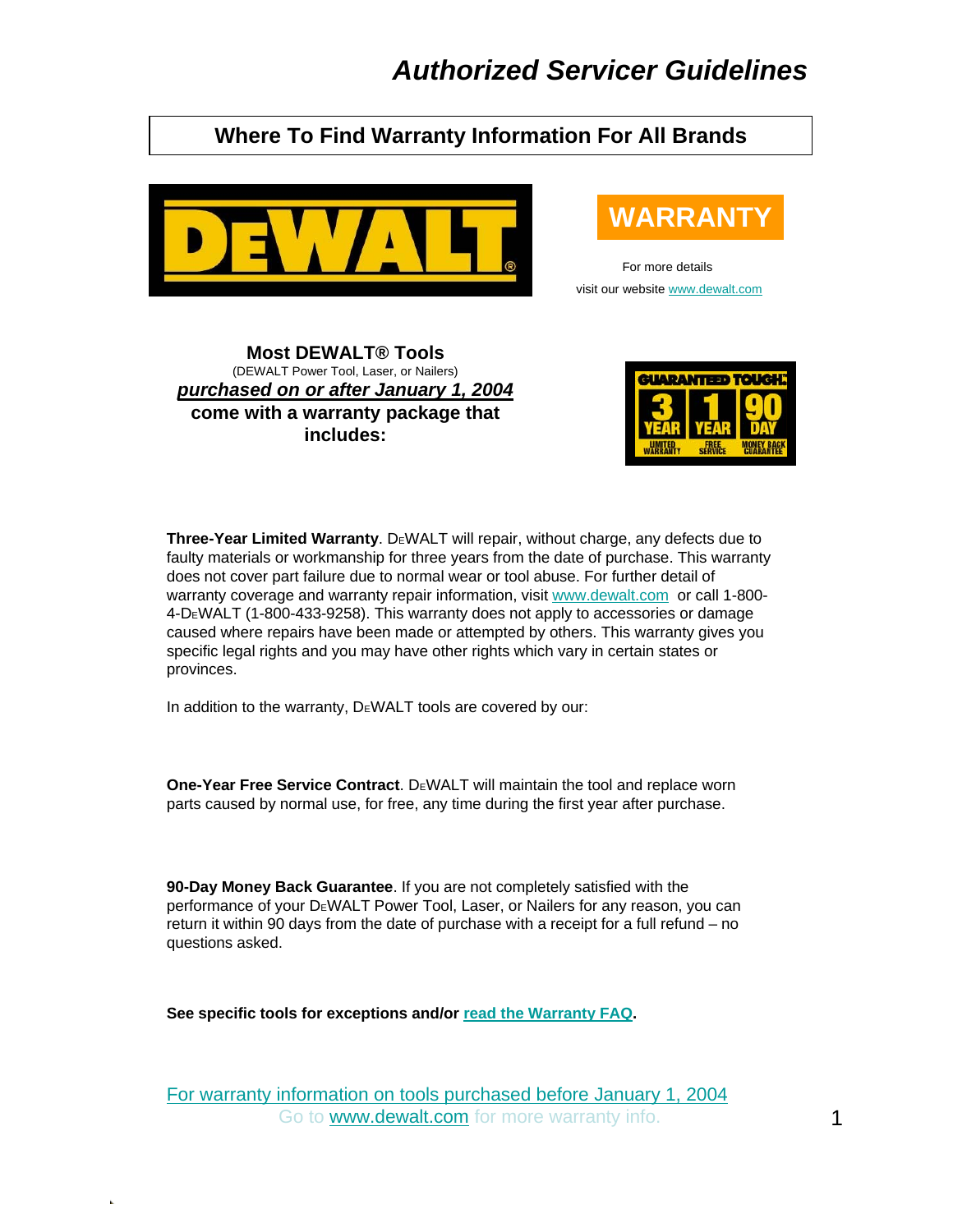## **Where To Find Warranty Information For All Brands**



## **WARRANTY**

For more details visit our website [www.dewalt.com](http://www.dewalt.com/)

**Pressure Washers Purchase before 2008 and before date codes**



# Warranty Specifications -1Year Warranty

| Inspection fee           | \$8.00      |
|--------------------------|-------------|
| Flat Labor rate per hour | \$30.00     |
| Parts on Warranty        | 15%         |
| Travel/Mile comp.        | <b>None</b> |

#### **Reimbursable Expenses:**

Inspection/Test/Troubleshooting: 12 minutes (.2hours), providing that hose, wand and gun from each unit are tested with that unit.

# **Most repairs take ½ hr with the exceptions below:**

Pump Replacement Unloader Repair/Replace 36 min Lance (wand) Replace 12 min<br>
Gun Replace 12 min Gun Replace Hose Replace 12 min Chemical Injector Replace 12 min Inlet Fitting Replace 12 min Check Valve Coin/Replace 12 min Tire/Wheel Replace 12 min

#### **Pressure Washer Repair: Repair Hours (Including Re-Test):**

Valves/Valve kit **60 min** (Excludes two cylinder radial) O-ring/O-ring kit 60 min (Excludes radials) Water Seal/kit 60 min (Excludes radials)<br>
Pump Replacement 30 min (Excludes radials) Gas Flange 30 min (Excludes radials) EZ Start Repair/Replace 36 min units with shroud 18 min units w/o shroud Thermal Relief Valve Replace 36 min units with shroud 18 min units w/o shroud Pulse Hose Replace 36 min two cylinder radial only

\*\***NOTE**: Do not repair the oil end of the pump. Replace the entire pump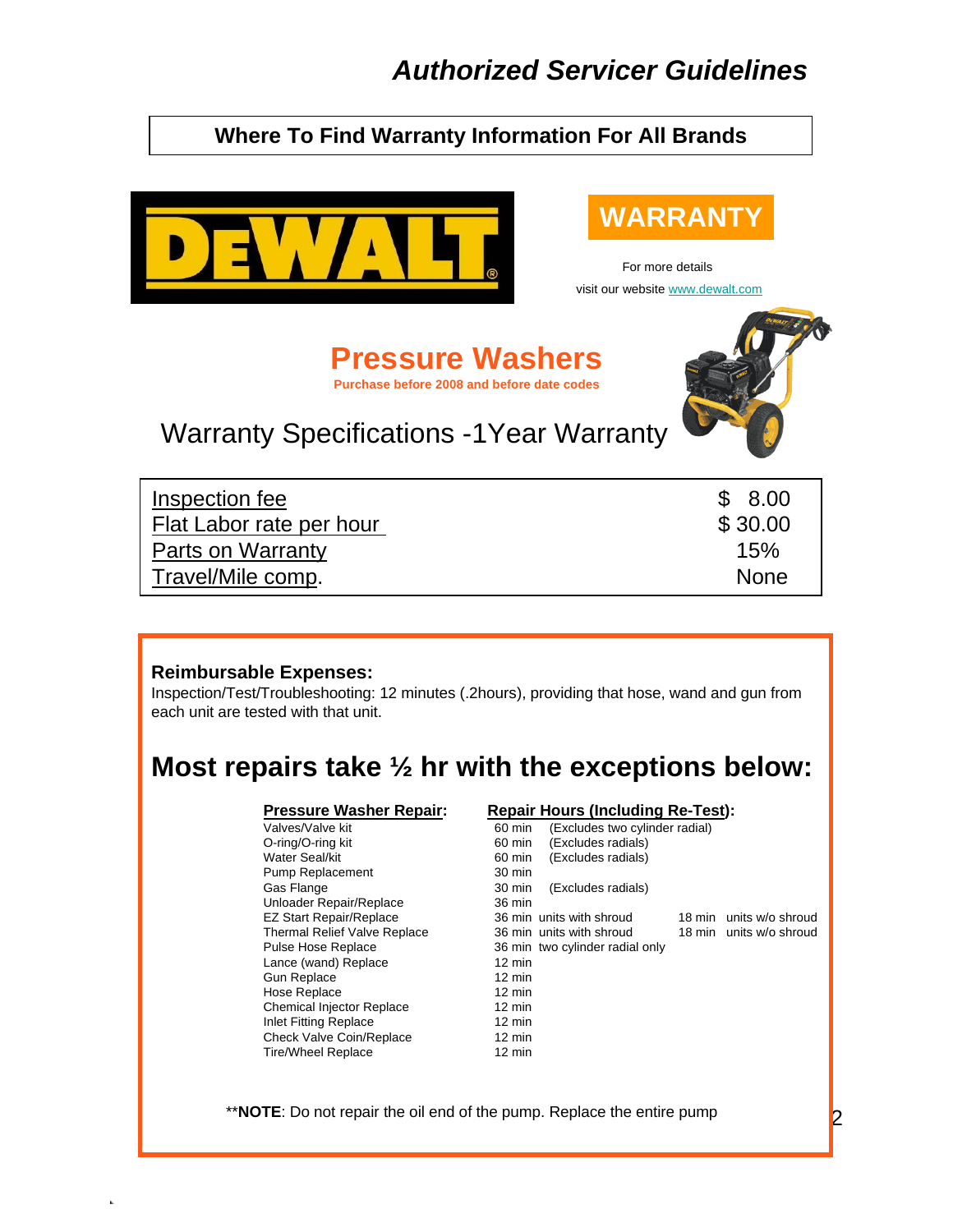**Where To Find Warranty Information For All Brands**





## *Warranty Specifications 2 Year Warranty - Date codes 2008*

#### *Limited Warranty*

- DeWALT pressure washers are warranted for two years from the date of purchase. DeWALT will repair, without charge, any defects due to faulty materials or workmanship.
- This warranty does not cover parts that are damaged through misuse or abuse, or parts which must be replaced from time to time due to normal pressure washer operation.
- Normal wear parts include, but are not limited to, the engine air filter, spark plug, pump valve seals and O rings.
- This warranty does not apply to accessories or damage caused where repairs have been made or attempted by a repair center not authorized by DeWALT.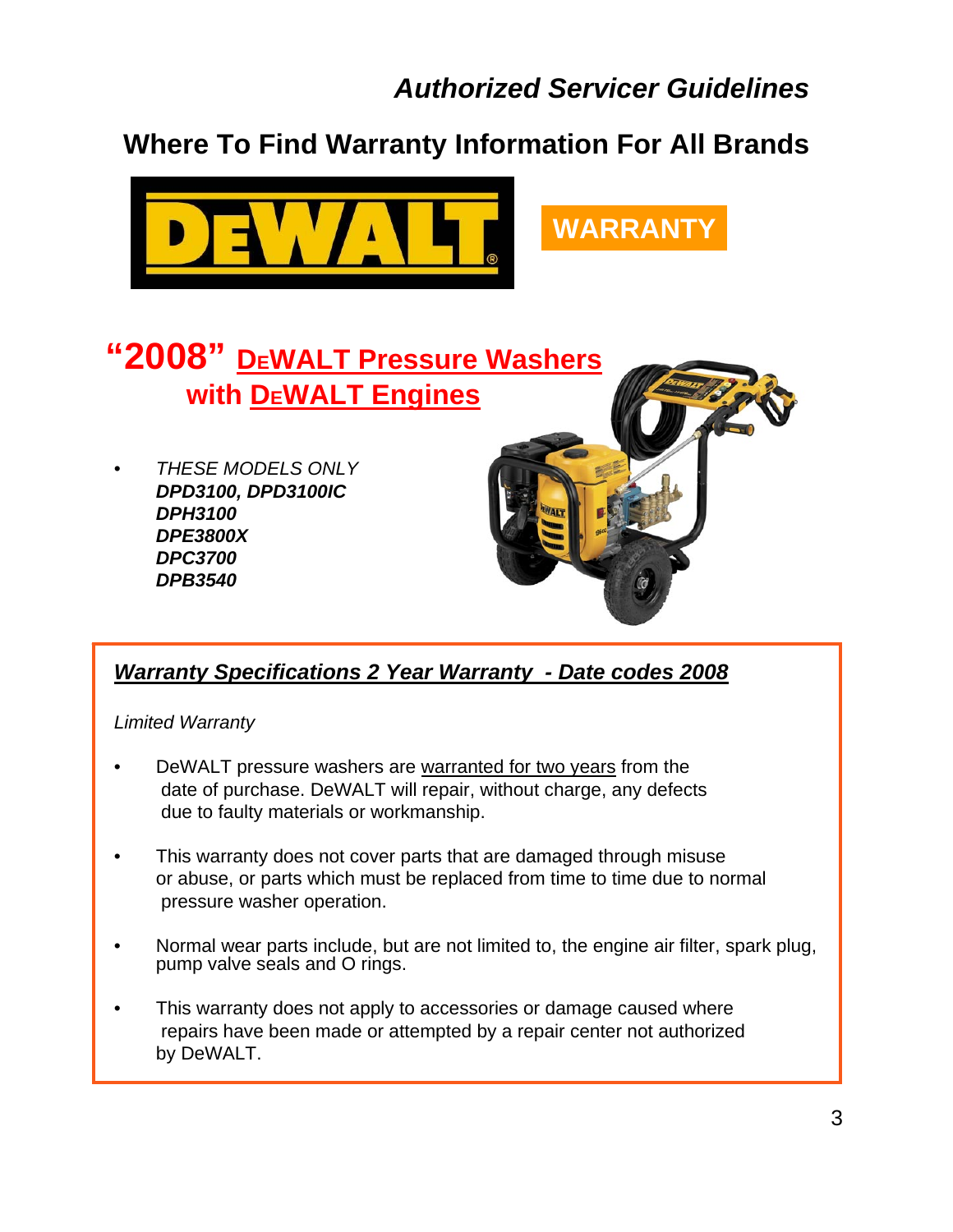## **Where To Find Warranty Information For All Brands**





For more details visit our website [www.dewalt.com](http://www.dewalt.com/)

# **Optical Instruments**

The new family of manual and self-leveling contractor grade optical instruments for checking measurements up to several hundred feet.

#### **DW090PK 20 X Builders Level, DW096PK 26X Auto Level DW092PK 20X transit level.**

Due to the special repair/calibration equipment needed to perform the necessary repairs, these units will be serviced through DeWalt Factory Owned Service Centers.

#### **DEWALT Authorized Service Centers will be required to receive these units and ship them to your assigned service center for warranty and non-warranty calibration and/or repair.**

Standard shipping is Ground unless rush service is required, per customer request. Rush service is the responsibility of the customer.

The instrument must be packed in the original padded kit box that it is sold in and then packed in a cardboard box to ensure the unit will not be damaged in shipping. Your account will be billed for all repair charges as listed below for non-warranty repairs. Warranty and non-warranty repairs will be shipped directly to your location, unless a different ship-to location is requested. Customer can expect 7-10 days for turn around time on the repair, depending on the proximity to your assigned service center.

#### **Warranty**

90 Day Money Back Guarantee 1 Year Free Service Contract **(does not cover calibration)** 3 Year Limited Warranty **(does not cover calibration)**

Authorized locations will receive \$25.00 for handling & processing the warranty claim plus all transportation cost incurred.

Process a warranty claim on ServiceNet and select product category "Laser Transportation" this will credit your account \$25.00 for labor, then enter any transportation cost incurred on the transportation line

#### **Non-Warranty:**

Units that need to be repaired or calibrated will be shipped to your local DeWalt factory owned service center.

The repair cost to you is as followed:

#### **REPAIR CHARGES AUTHORIZED COST Parts**

20% off list<br>20% off list

Calibrations Only **2008** Calibrations Only **2008** 2009 (Labor only) Minor Repair & Calibration  $$80.00$  (Labor Only) Major Repair & Calibration **\$100.00 (Labor Only)** 20% off list

Estimates charges will be provided if repair charges exceed \$150.00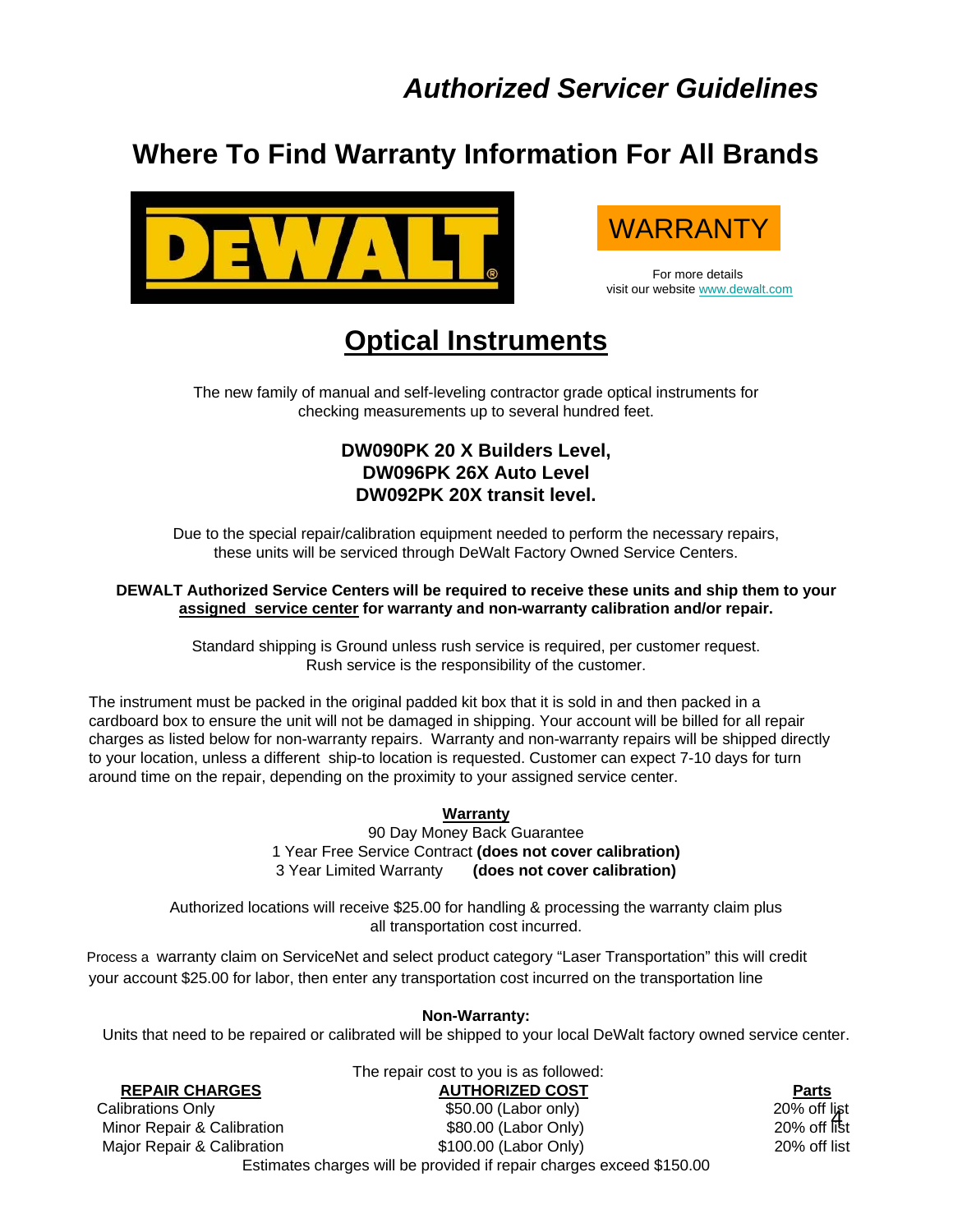## **Where To Find Warranty Information For All Brands**



# **WARRANTY**

For more details visit our website [www.dewalt.com](http://www.dewalt.com/)

# **DeWALT Generators w/DeWALT Engines ONLY**

**Models: Models:**

**DG3000/DG4400B**



Engine– – **2 Years 2 Years** Covers manufacturer's defects

Free Tune Up Free Tune Up – – **1 Year\*\* 1 Year\*\***

Normal wear and tear items

Rest of Generator Rest of Generator – – **2 Years 2 Years** Covers manufacturer's defects



**DW168F-2F (196 cc) DW177F-F (270 cc) DW188F (389 cc**)

**Labor reimbursed - \$60.00 flat-rate**

**Parts reimbursed at cost**

## **\*\*FREE MAINTENANCE FOR 2 YEARS ALSO AVAILABLE!!\*\***



- Oil change
- Clean/replace air filter
- Clean/replace spark plug
- Replace fuel filter

**Labor reimbursed at \$32.00** (this includes oil cost)

Parts reimbursed at cost (limited to parts on list)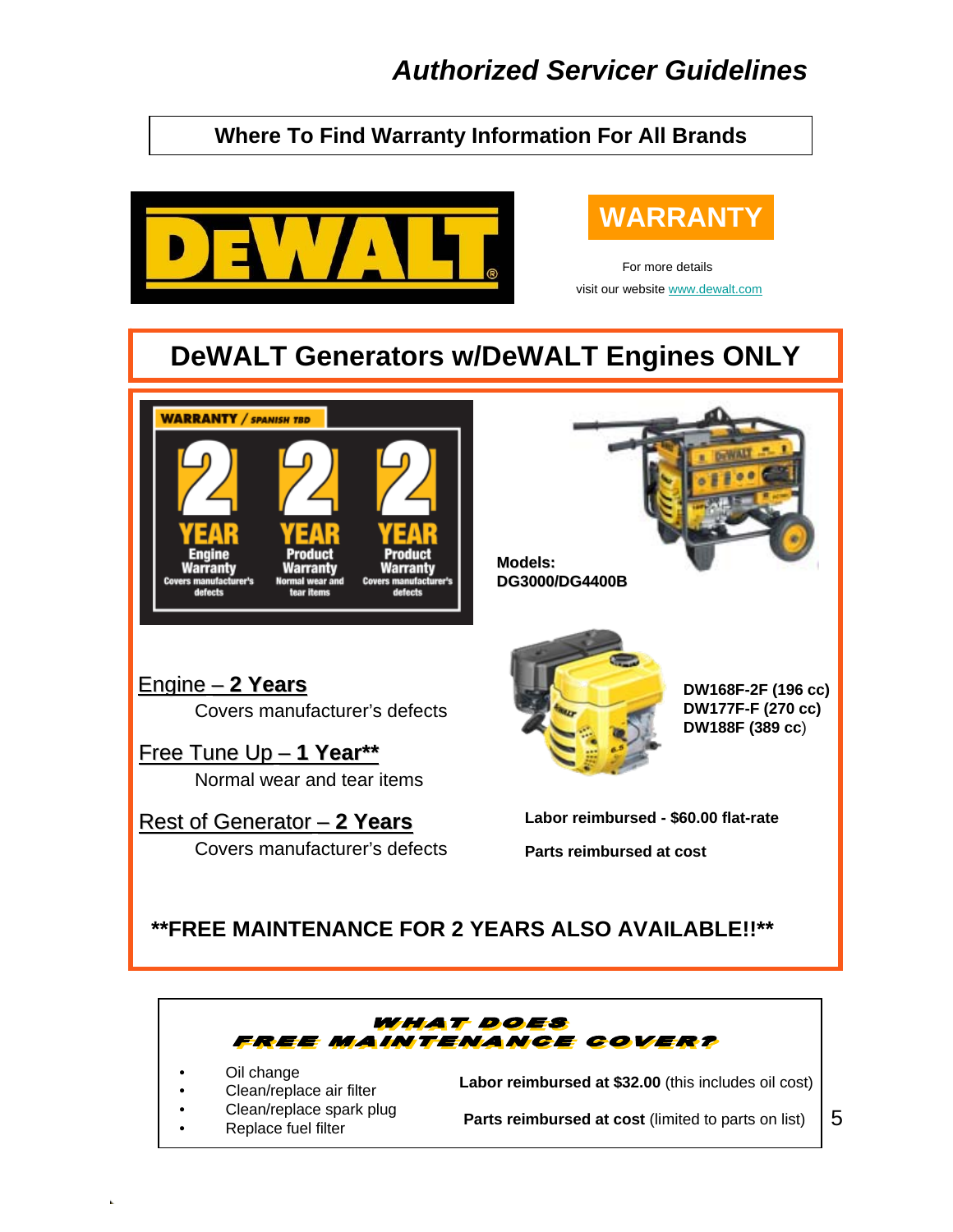## **Where To Find Warranty Information For All Brands**





For more details visit our website [www.blackanddecker.com](http://www.blackanddecker.com/)

The following current warranty statements are the only warranties to be written or expressed relative to their specific products.

- **1. Quantum Pro Consumer Power Tools** are warranted for three (3) years from date of purchase. This warranty does not cover damage resulting from negligent handling, misuse or lack of reasonable maintenance and care. (Proof of purchase may be required).
- **2. Black & Decker Tools and Home Products** are warranted for two (2) years from date of purchase. This warranty does not cover damage resulting from negligent handling, misuse or lack of reasonable maintenance and care. (Proof of purchase maybe required).
- **3. Black & Decker Lawn & Garden Electric Tools** are warranted for two (2) years from date of purchase. This warranty does not cover damage resulting from negligent handling, misuse or lack of reasonable maintenance and care. (Proof of purchase maybe required).
- **4. Black & Decker Lawn Mowers**  plastic deck warrants for five (5) years from date of purchase (proof of purchase is required to validate warranty). This warranty does not cover damage resulting from negligent handling, misuse or lack of reasonable maintenance and care.
- **5. Black & Decker Reconditioned Tools**  Two (2) year Limited warranty. To recognize a recondition tool there will be an "R" engraved in the housing along with a recondition sticker with the date code on it. If the date code is illegible proof of purchase maybe required.

We will repair, without charge, any defect due to faulty material or workmanship. Please return the complete unit, transportation prepaid, to any Black & Decker/DEWALT Certified Service Center, any Black & Decker Authorized Service Centers or DEWALT Authorized Service Centers listed in the Yellow Pages under "Tools-Electric".

These warranties do not cover failures due to abuse, accidental damage or when repairs have been made or attempted by other than Black & Decker and it's Authorized Service Centers. These warranties give you specific legal rights, and you may have other rights which vary from state to state.

Should you have any questions, contact your assigned Service Center (proof of purchase may be required).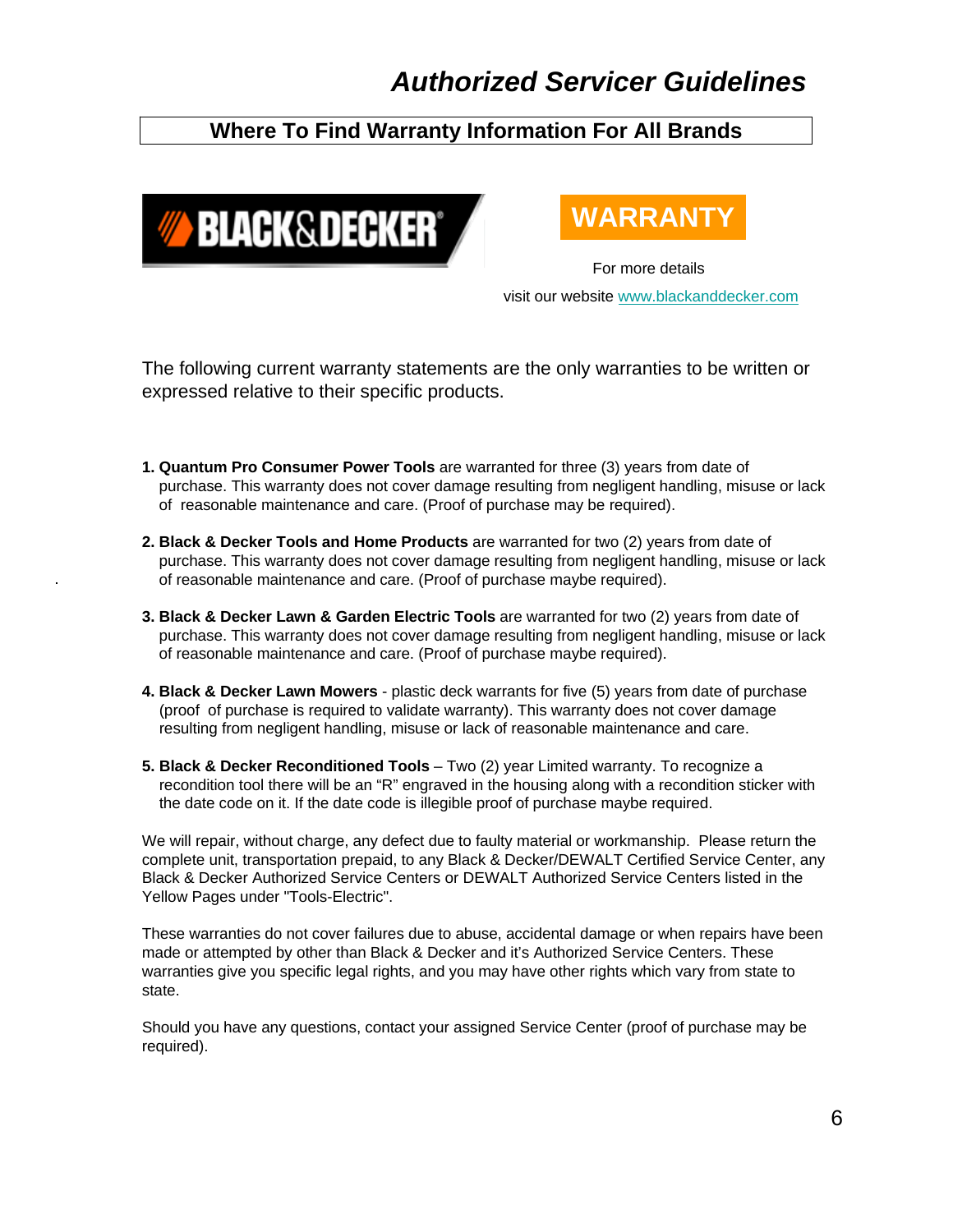## **Where To Find Warranty Information For All Brands**



visit our website [www.deltaportercable.com](http://www.deltaportercable.com/)

#### **[Delta Tools Warranty](http://media.ptg-online.com/media/dm/Warranties/20070404121137_Delta_Warranty.pdf)**

This standard 2 year warranty covers any Delta machine, machine part or machine accessory.

#### [Delta Equipment Warranty](http://media.ptg-online.com/media/dm/Warranties/20070404121503_Delta Equipment Warranty.pdf)

This warranty covers Delta equipment including:

- Air compressor pumps
- Air compressor components
- Electric generator alternators
- Electric generator components
	- Pneumatic air tools
	- Pressure washers
	- Equipment Accessories

**DELTA MACHINERY** warrants to the original purchaser that all products covered under this warranty are free

from defects in material and workmanship. Products covered under this warranty include air compressors, air

tools, service parts, pressure washers, and generators, which have the following warranty periods:

**3 YEARS** - Limited warranty on 2-stage oil-free air compressor pumps that operate at 1725 RPM.

- **2 YEARS**  Limited warranty on oil-lubricated air compressor pumps.
- **1 YEAR** Limited warranty on all other air compressor components.
- **2 YEARS**  Limited warranty on electric generator alternators.
- **1 YEAR**  Limited warranty on other generator components.
- **2 YEARS**  Limited warranty on pneumatic air tools as described in **Delta** general catalog.

**1 YEAR** - Limited warranty on pressure washers used in consumer applications (i.e. personal residential household usage only).

**90 DAY** - Pressure washers used for commercial applications (income producing) and service parts.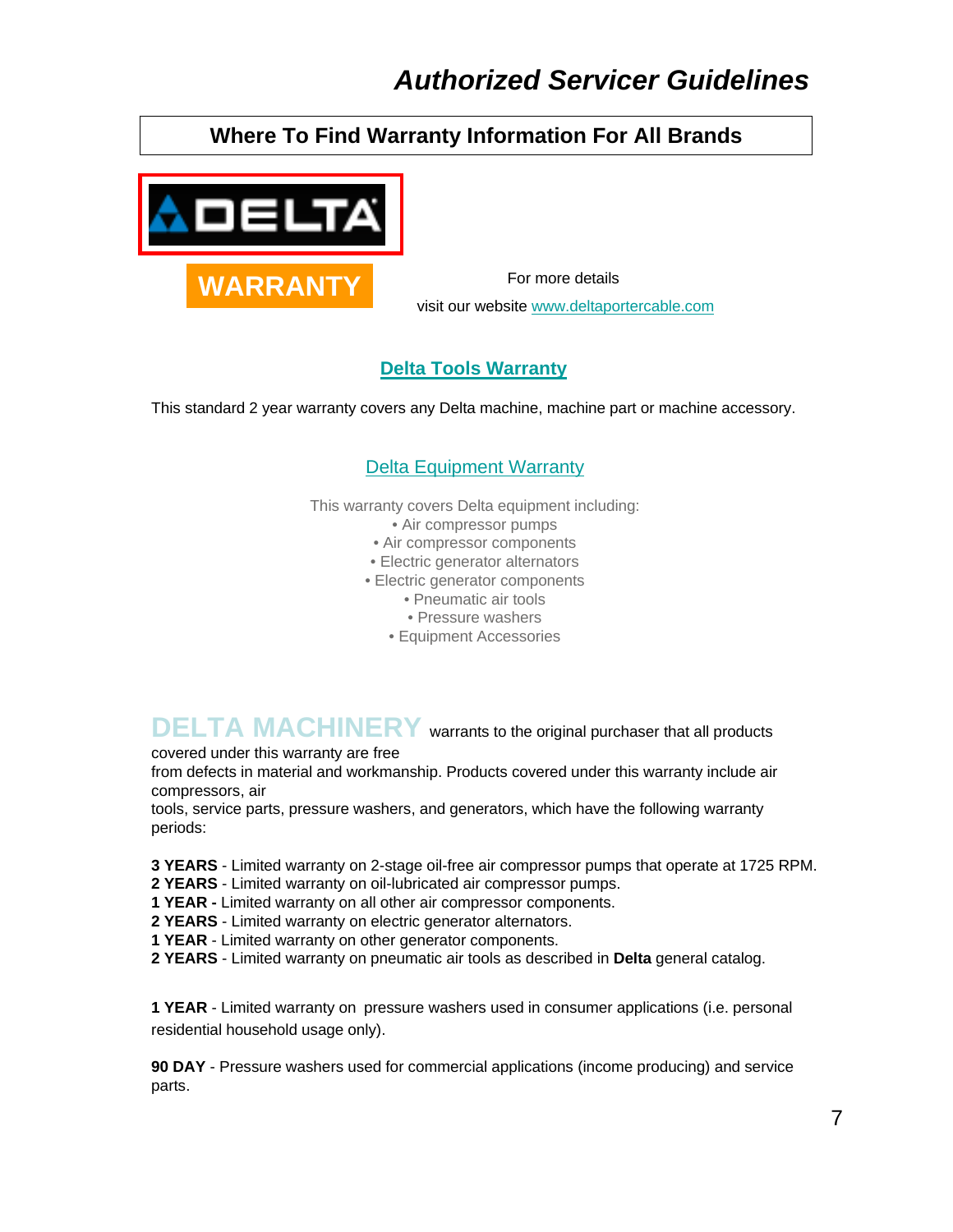## **Where To Find Warranty Information For All Brands**



visit our website [www.deltaportercable.com](http://www.deltaportercable.com/)

## **[DELTA X5® Warranty](http://media.ptg-online.com/media/dm/Warranties/20070404121553_Delta_X_Warranty.pdf)**

This warranty covers DELTA X5® machines including:

| 17-990X | 33-895X      | 36-L31X U50  | 37-275X |
|---------|--------------|--------------|---------|
| 22-780X | 36-505X      | 36-R31X U50  | 37-365X |
| 28-475X | 36-507X      | 36-L51X BC50 | 43-495X |
| 31-255X | 36-L31X BC50 | 36-R31X BC50 | 46-765X |

## **DELTA Five Year Limited New Product Warranty**

Delta will repair or replace, at its expense and at its option, any new Delta machine, machine part, or machine accessory which in normal use has proven to be defective in workmanship or material, provided that the customer returns the product prepaid to a Delta factory service center or authorized service station with proof of purchase of the product within five years and provides Delta with reasonable opportunity to verify the alleged defect by inspection.

For more details log into [http://www.deltaportercable.com u](http://www.deltaportercable.com/)nder warranties and click on the Delta X5 warranty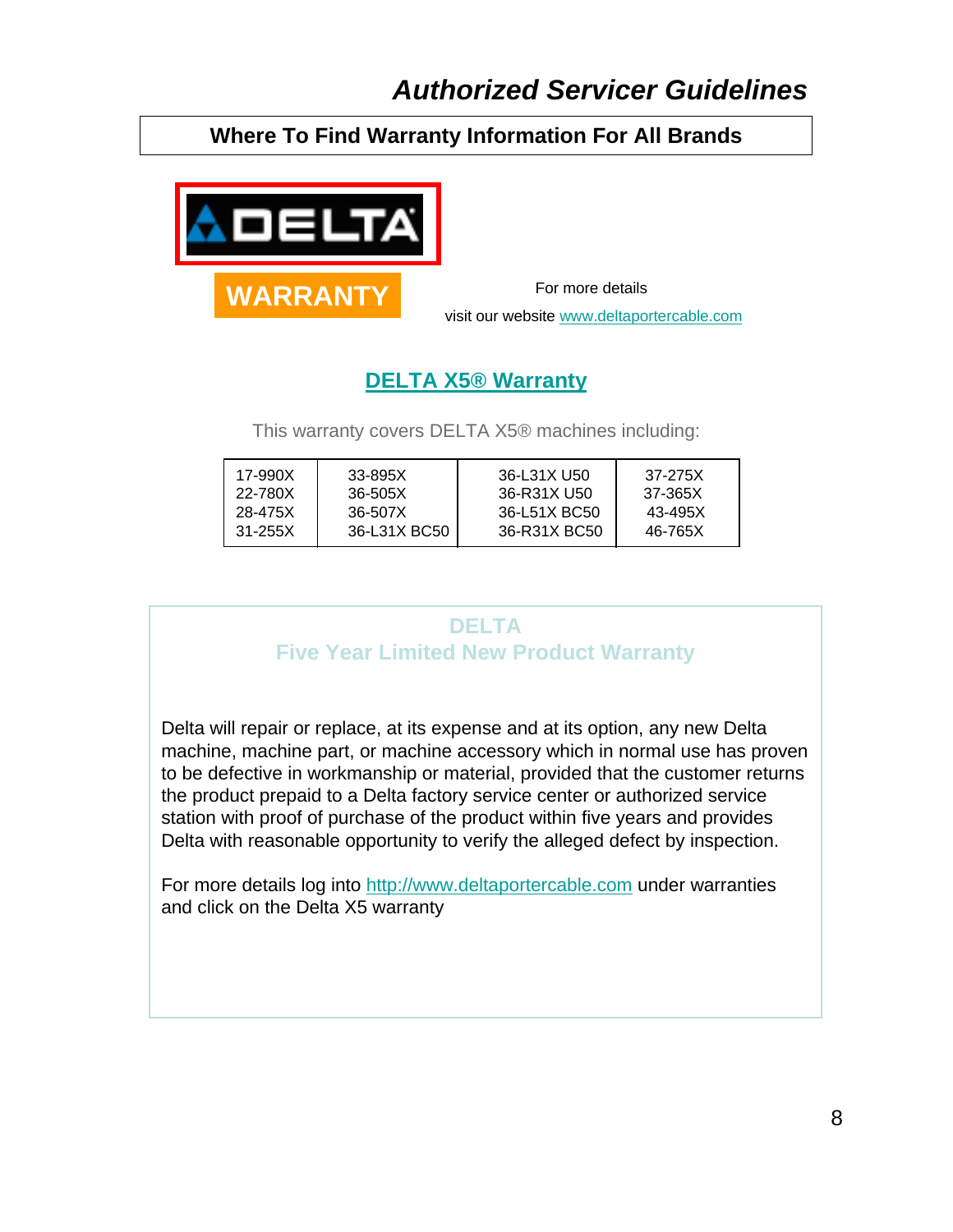### **Where To Find Warranty Information For All Brands**



For more details **WARRANTY** 

visit our website [www.deltaportercable.com](http://www.deltaportercable.com/)

## **FOR TOOLS PURCHASED PRIOR TO JANUARY 1, 2008 OR WITHOUT DATE CODE 200714.**

#### **[Porter-Cable Standard Warranty](http://media.ptg-online.com/media/pc/Warranties/20030107094246_PC Standard Warranty.pdf)**

This standard one-year warranty covers most Porter-Cable Professional power tools

Porter-Cable warrants its Professional Power Tools for a period of one year from the date of original Purchase. We will repair or replace at our option, any part or parts of the product and accessories Covered under this warranty which, after examination, proves to be defective in workmanship or Material during the warranty period. For repair or replacement return the complete tool or accessory, Transportation prepaid, to your nearest Porter-Cable Service Center or Authorized Service Station.

#### **[Porter-Cable Nailers & Stapler Warranty](http://media.ptg-online.com/media/pc/Warranties/20030107094151_PC Air Tool Warranty.pdf)**

This one-year warranty covers Porter-Cable nailing and stapling tools.

Porter-Cable warrants its nailing and stapling tools for a period of one year from the date of original Purchase. We will repair or replace at our option, any part or parts of the product and accessories Covered under this warranty which, after examination, proves to be defective in workmanship or Material during the warranty period. For repair or replacement return the complete tool or accessory, Transportation prepaid, to your nearest Porter-Cable Service Center or Authorized Service Station. Proof Of purchase may be required. This warranty does not apply to o-rings and driver blades or to repair or Replacement required due to misuse, abuse, normal wear and tear or repairs attempted or made by Other than our Service Centers or Authorized Service Stations.

#### **[Porter-Cable Palm Sander Warranty](http://media.ptg-online.com/media/pc/Warranties/20030107094229_PC Palm Sander Warranty.pdf)**

This one-year warranty covers Porter-Cable palm sanders.

Porter-Cable warrants its Professional Power Tools for a period of one year from the date of original purchase. We will repair or replace at our option, any part or parts of the product and accessories covered under this warranty which, after examination, proves to be defective in workmanship or material during the warranty period. For repair or replacement return the complete tool or accessory, transportation prepaid, to your nearest Porter-Cable Service Center or Authorized Service Station. Proof of purchase may be required. This warranty does not apply to repair or replacement required due to misuse, abuse, normal wear and tear or repairs attempted or made by other than our Service Centers or Authorized Service Stations.

**NOTE: THIS WARRANTY WILL BE VOID IF THE TOOL IS USED ON DRYWALL.**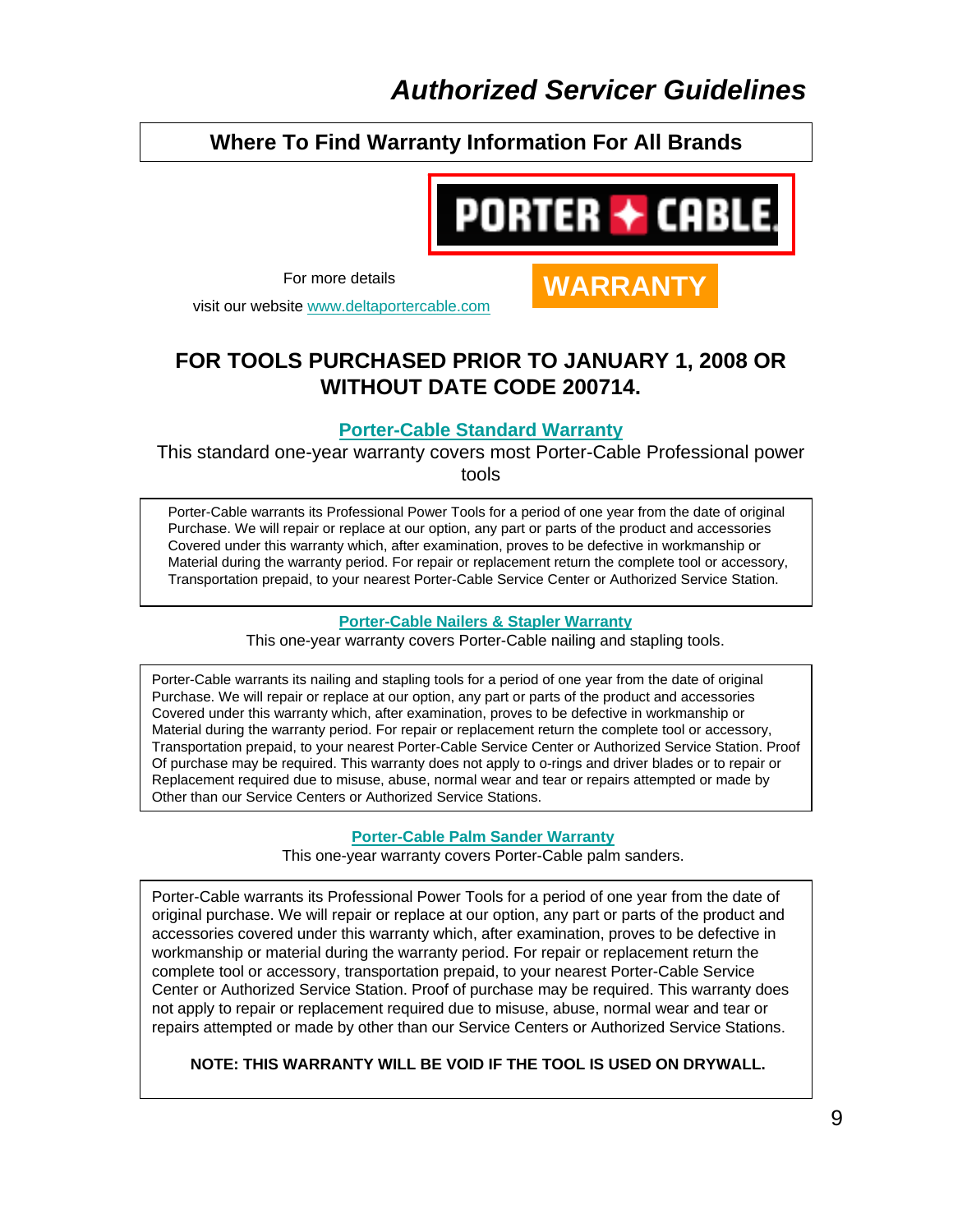## **Where To Find Warranty Information For All Brands**



For more details<br>**WARRANT** visit our website [www.deltaportercable.com](http://www.deltaportercable.com/)

## **[Porter-Cable Equipment Warranty](http://media.ptg-online.com/20061129074948_PC_Equipment_Warranty.pdf)**

This warranty covers Porter-Cable equipment including:

- Air compressor pumps
- Air compressor components
- Electric generator alternators
- Electric generator components
- Pneumatic air tools (excludes nailers and staplers)
	- Pressure washers
	- Equipment Accessories

# **PORTER-CABLE**

Warrants to the original purchaser that all products covered under this warranty are free from defects in material and workmanship. Products covered under this warranty include air compressors, air tools, service parts, pressure washers, and generators, which have the following warranty periods:

**3 YEARS** - Limited warranty on 2-stage oil-free air compressor pumps that operate at 1725 RPM.

**2 YEARS** - Limited warranty on oil-lubricated air compressor pumps.

**1 YEAR -** Limited warranty on all other air compressor components.

**2 YEARS** - Limited warranty on electric generator alternators.

**1 YEAR** - Limited warranty on other generator components.

**2 YEARS** - Limited warranty on pneumatic air tools.

**1 YEAR** - Limited warranty on pressure washers used in consumer applications (i.e. personal residential household usage only).

**90 DAY** - Pressure washers used for commercial applications (income producing) and service parts.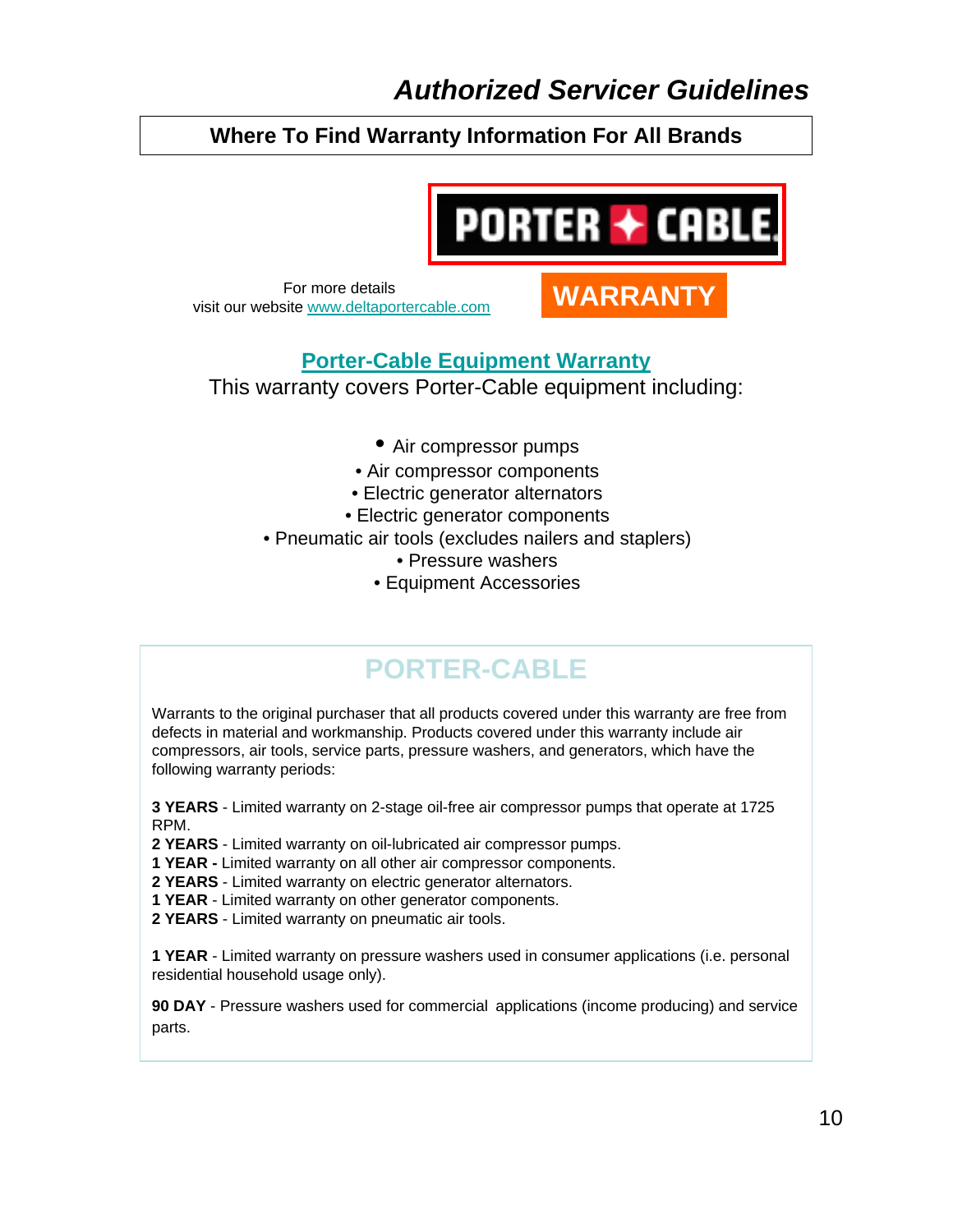## **Where To Find Warranty Information For All Brands**



**WARRANTY**

For more details

visit our website [www.deltaportercable.com](http://www.deltaportercable.com/)

## **[NEW PORTER-CABLE WARRANTY](http://www.deltaportercable.com/uploads/PCD/Warranty/Three_Year_Limited_Warranty.pdf)**

#### **This warranty is effective immediately on all Portable Power Tools & Nailers.**

#### *Any product purchased on or after January 1, 2008 with a valid receipt or manufactured on or after the Date Code 200714 (week of April 2, 2007) will be covered by the new warranty.*

## **THREE YEAR LIMITED WARRANTY**

**PORTER-CABLE** will repair, without charge, any defects due to faulty materials or workmanship for three years from the date of purchase.

•This warranty *does not cover part failure due to normal wear or tool abuse*.

•This warranty does not apply to accessories or damage caused where repairs have been made or attempted by others.

•This warranty gives you specific legal rights and you may have other rights which vary in certain states or provinces.

**1st Year FREE SERVICE:** PORTER-CABLE will maintain the tool and replace worn parts caused by normal use, for free, any time during the first year after purchase. 2<sup>nd</sup> and 3<sup>rd</sup> Year - LIMITED warranty

**90 DAY MONEY BACK GUARANTEE:** If you are not completely satisfied with the performance of your PORTER-CABLE Power Tool, Laser, or Nailer for any reason, you can return it within 90 days from the date of purchase with a receipt for a full refund – no questions asked.